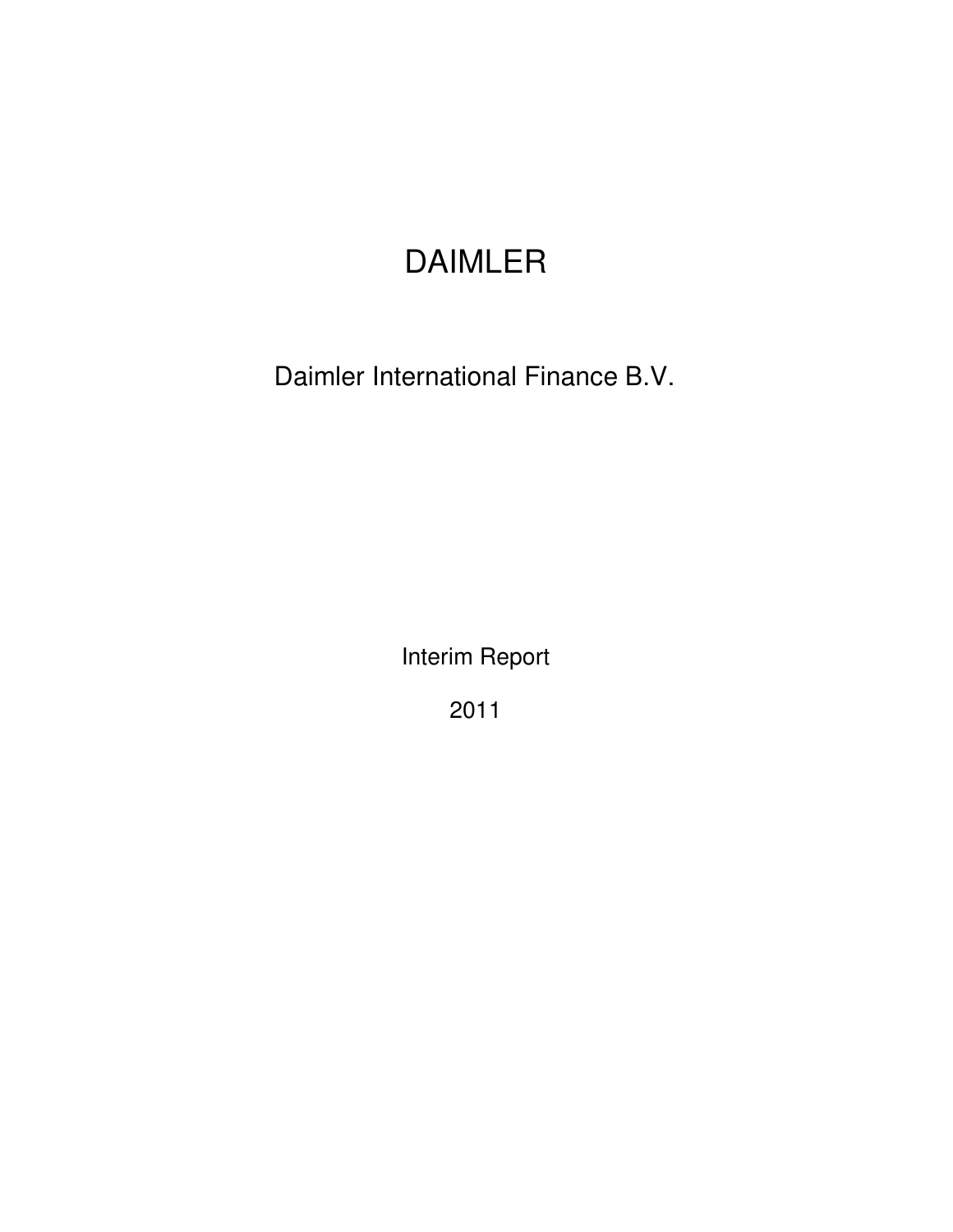# **Contents**

# **Page:**

| $\overline{2}$ | <b>Supervisory Board</b><br>Board of Management<br>Registered office          |
|----------------|-------------------------------------------------------------------------------|
| 3              | Report of the Board of Management                                             |
| 5              | <b>Responsibility Statement</b>                                               |
| 6              | Balance sheet as at June 30, 2011 - unaudited-                                |
| 8              | Profit and loss account for the half-year ended<br>June 30, 2011 - unaudited- |
| 9              | Cash flow statement - unaudited-                                              |
| 9              | Statement of recognised income and expenses<br>-unaudited-                    |
| 15             | Notes to the unaudited accounts as at June 30, 2011                           |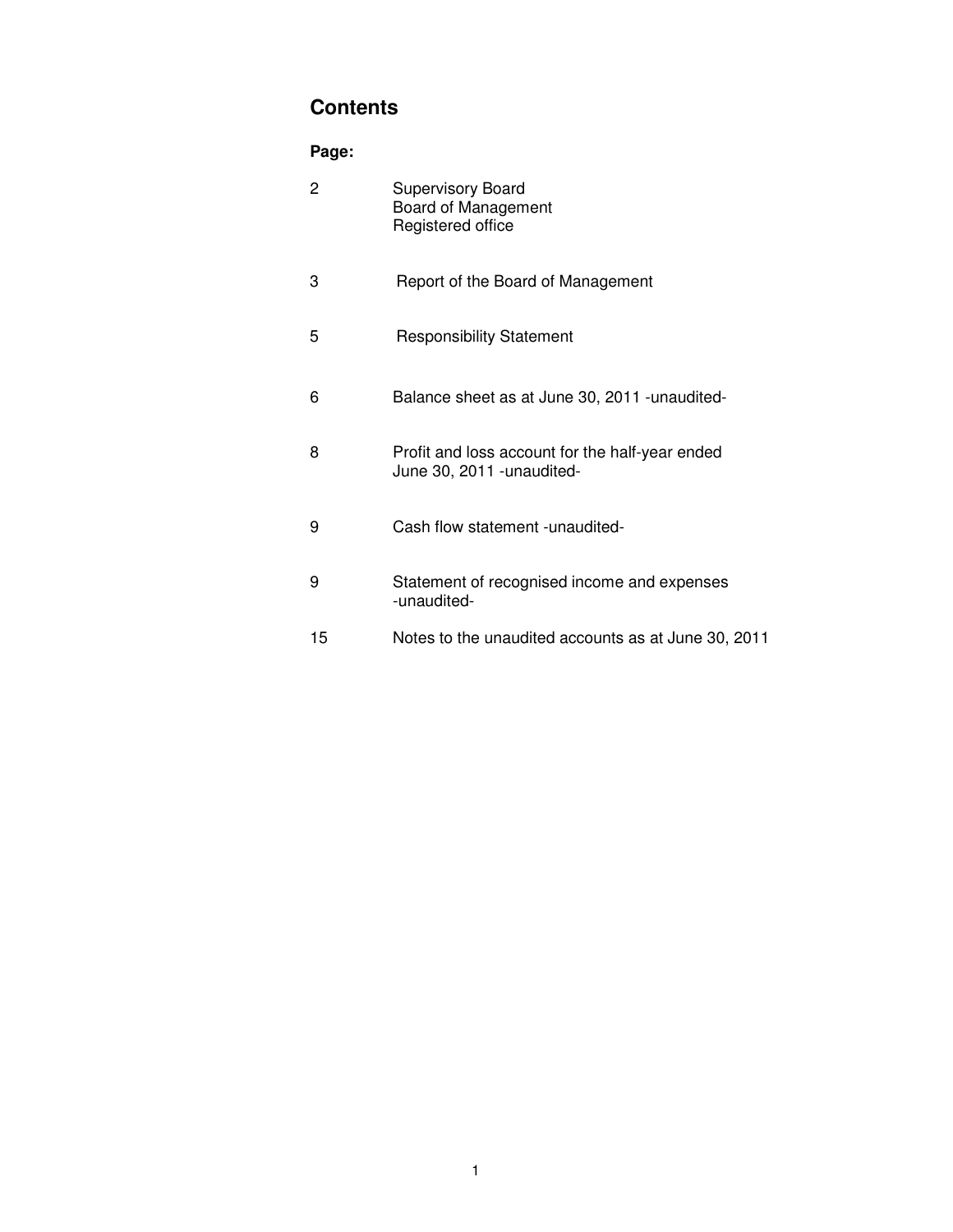# **Supervisory Board**

• U. Tüchter Chairman

• Dr. B. Niess

- K. Schäfer
- P. Zirwes

# **Board of Management**

- P. Derks
- H. Wendroth
- Mr. M. van Pelt

# **Registered office**

| Van Deventerlaan 50  |                  |  |  |  |  |  |  |
|----------------------|------------------|--|--|--|--|--|--|
| NL - 3528 AE Utrecht |                  |  |  |  |  |  |  |
| Telephone:           | $+31,30,6059302$ |  |  |  |  |  |  |
| Telefax:             | +31 30 6054287   |  |  |  |  |  |  |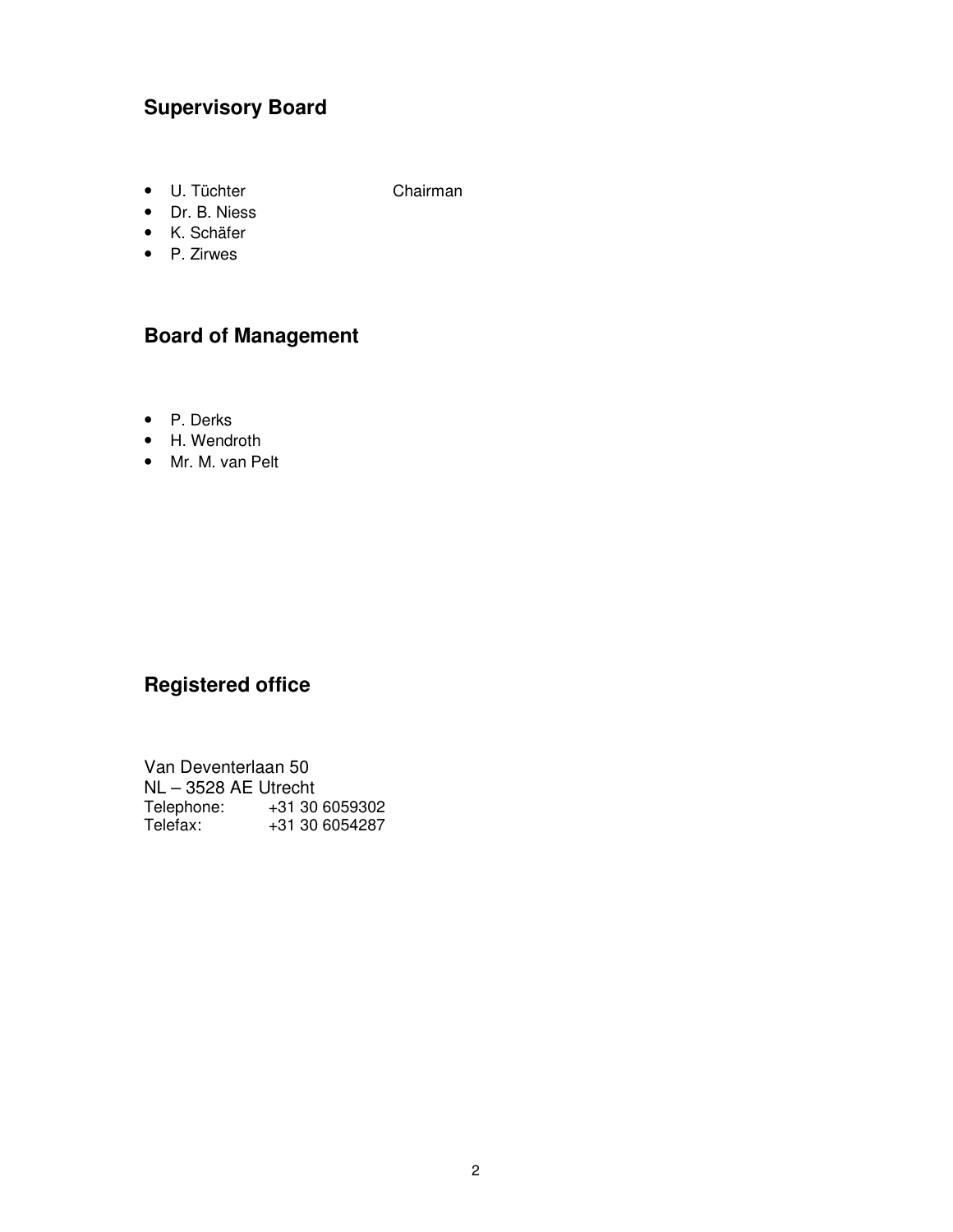# **Report of the Board of Management**

# **General**

Daimler International Finance B.V. (or "the Company") finances part of the activities of the Daimler Group. As at 30 June 2011 the authorized capital of the Company was  $\epsilon$  2,500,000 divided into 5,000 ordinary shares of € 500 nominal value, of which 1,000 shares have been issued and fully paid. Each share carries one vote at general meetings of shareholders.

The Euro Medium Term Note Program (EMTN) issues of Daimler International Finance B.V. are irrevocably guaranteed by Daimler AG. These bonds have long-term ratings of A3 (stable) from Moody's Investors Service, BBB+ (positive) from Standard & Poor's Ratings Group and A- (stable) from Fitch Ratings as at 30 June 2011. These ratings rely on the performance of the Daimler Group. The bonds issued by Daimler International Finance B.V. are listed on the Luxembourg Stock Exchange or the Swiss Stock Exchange (as of June 2011).

As in previous years, the Company's liquid funds have been made available to companies within the Daimler Group by way of intercompany loans.

#### **Development 1 st half of 2011**

In the first half of the year Daimler International Finance B.V. issued eleven bonds under the Daimler EMTN Program worth approx  $€ 1,6$  billion. Resulting proceeds are fully hedged (if applicable) and allocated as intercompany loans to Daimler Group companies. Also three EMTN's of  $\epsilon$  2.15 billion matured and were repaid.

Since end of 2010 the financial assets of the Company decreased by  $\epsilon$  1,244 million to a level of  $\epsilon$  8,436 million as per June 30, 2011.

The financial result after taxation amounts to EUR -5.458 million. The included interest result developed in line with the balance sheet development during the course of the year. In 2010 the Company received an early termination fee, amounting to approximately  $\epsilon$  51 million, on the restructuring of part of the financial assets. The restructured part of the financial assets (loans to affiliated companies) caused a major shift in interest cash flows of the involved loans. Based on the applied accounting principles the Company recognised the early termination fee directly in the interest result 2010 which will be followed by corresponding negative results over the years 2011-2014. For the first half year 2011 the

#### **Risk Management**

negative impact amounts € 7.6 million.

The Board of Directors is responsible for the internal control and the management of risks within the Company and for the assessment of the effectiveness of the control systems. These controls were set up in cooperation with Daimler Group to identify and manage foreign exchange, interest, liquidity and credit risks.

In the Company's business, the creation and management of a loan involves the assumption of a number of risks: credit risk, market interest rate risk, foreign exchange risk, structural/market risk and other operational risks. The EMTN notes are not in full extent lent onward at similar conditions. The Company assumes market interest rate risk with respect to these loans. However this risk is shared with Daimler AG.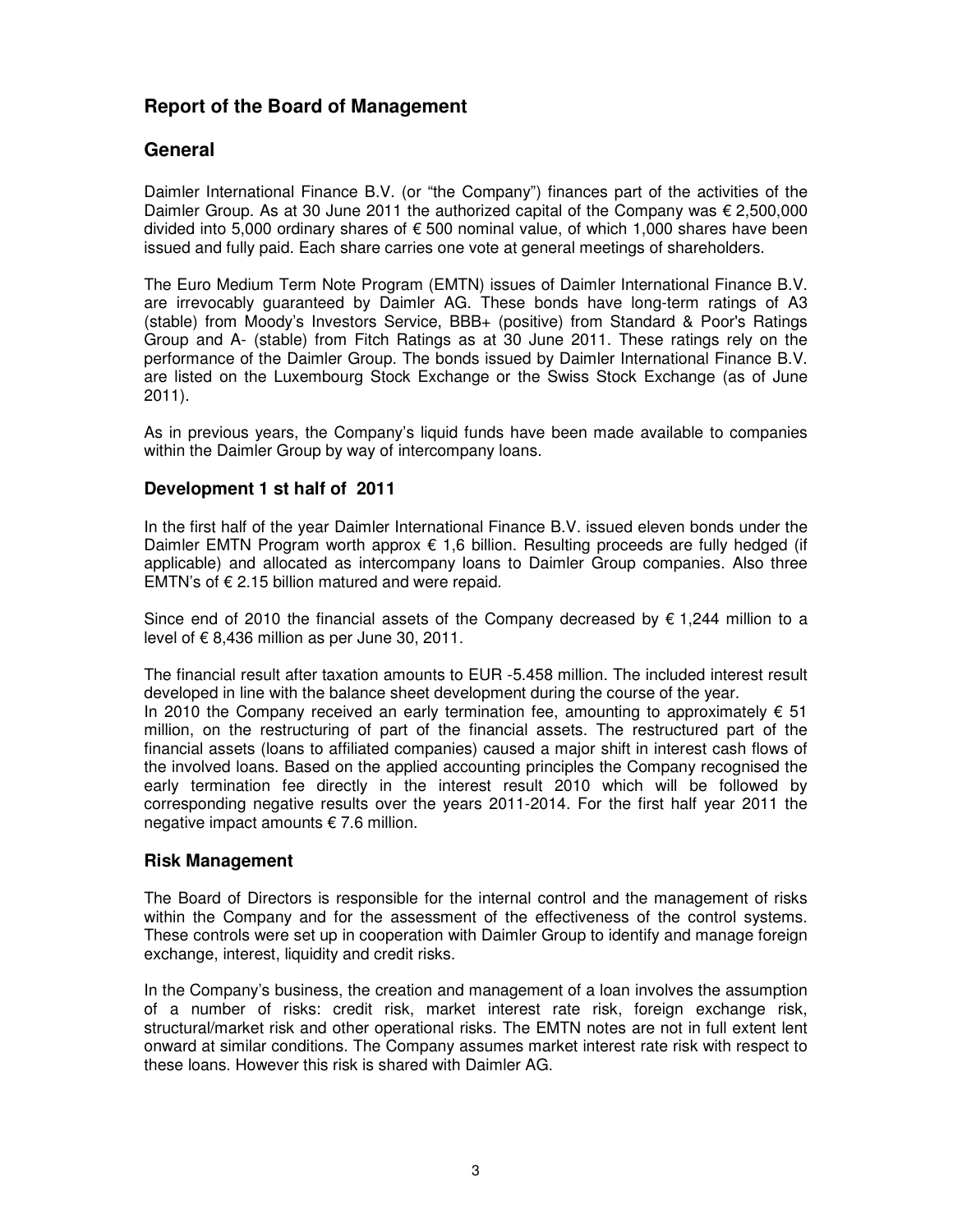With respect to the loans obtained from affiliated companies, it is the Company's general policy to hedge the foreign exchange risk with foreign exchange swaps and interest rate swaps to match funding in terms of maturities and interest rates.

The Company solely provides loans to certain companies in which Daimler directly or indirectly holds a stake. In cooperation with Daimler AG headquarters, assessments of credit risks are made and credit limits are set, which are periodically reviewed. In respect of cash at banks and financial derivatives, these are only deposited and / or entered into Groupinternally or with banks of good reputation.

#### **Outlook**

The overall result of Daimler International Finance B.V. in 2011 is expected to be negative due to the above-mentioned restructuring of the financial assets in 2010. The overall result can furthermore be affected by valuations arising from hedging transactions. Due to the integrated organisation of lending and funding activities within the Daimler Group, the Company expects no direct impacts arising from the market development.

#### **Events after the closing date**

Since the reporting date of June 30, 2011, there have been no occurrences that are of major significance for the Company.

Utrecht, August 22, 2011

Daimler International Finance B.V. The Board of Management

Mr. M. van Pelt **P. Derks** H. Wendroth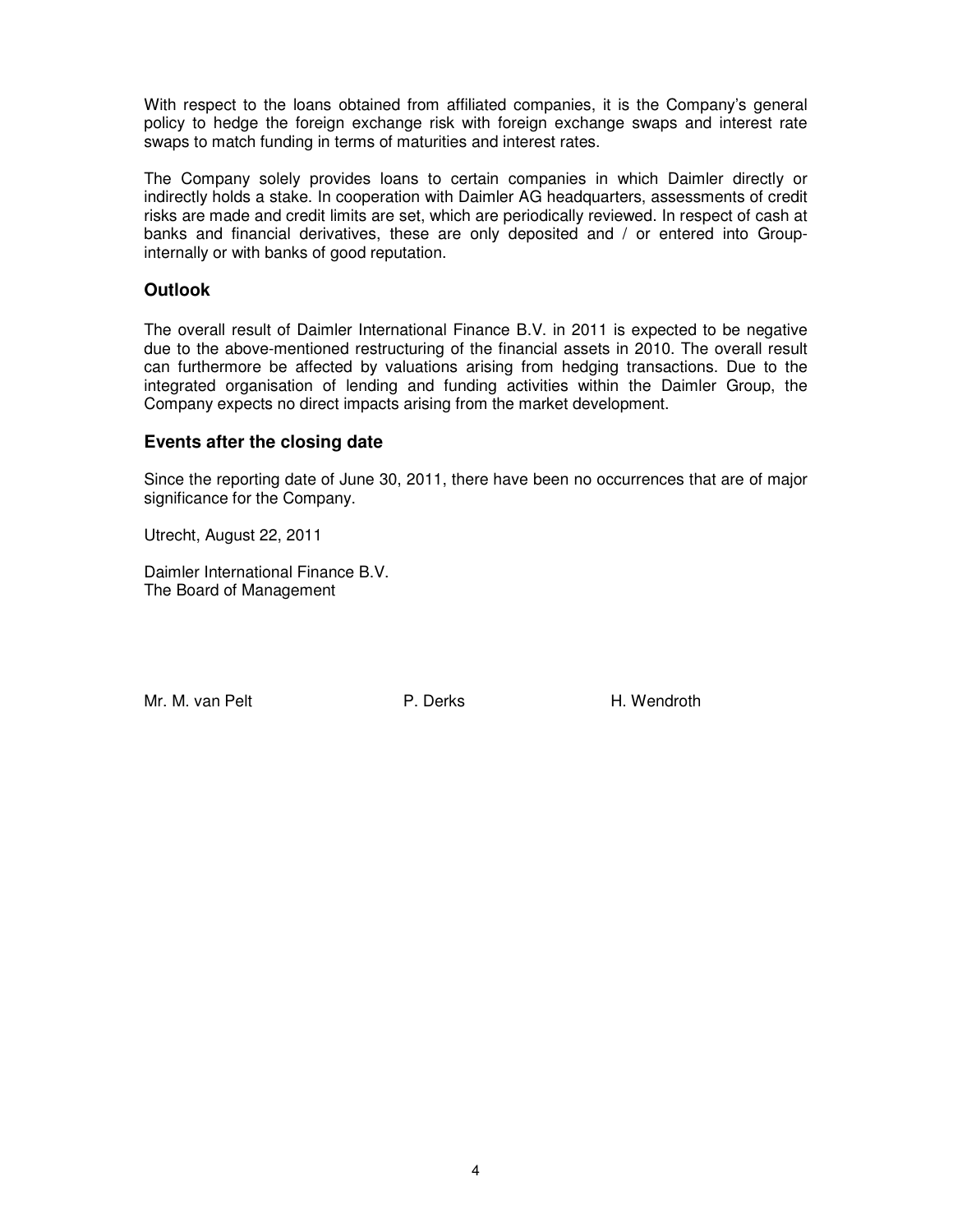#### **Responsibility Statement**

To the best of our knowledge, and in accordance with the applicable reporting principles for annual financial reporting, the **Interim Report 2011** gives a true and fair view of the assets, liabilities, financial position and profit or loss of Daimler International Finance B.V. The interim management report includes a fair review of the development and performance of the business and the position of Daimler International Finance B.V., together with a description of the principal opportunities and risks associated with the expected development of Daimler International Finance B.V. for the remaining months of the year.

Utrecht, August 22, 2011

Daimler International Finance B.V. The Board of Management

Mr M. van Pelt **P. Derks** H. Wendroth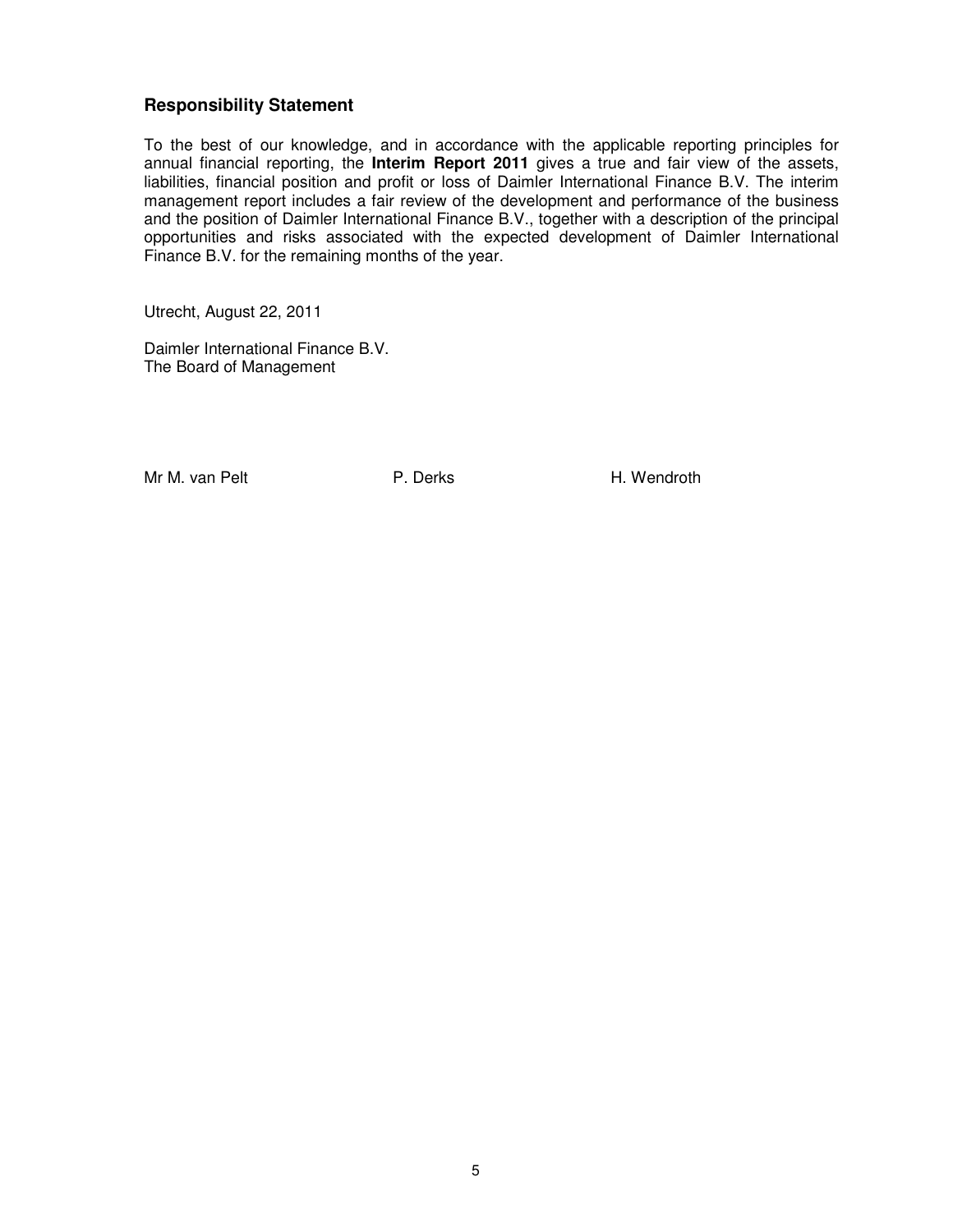# **Daimler International Finance B.V. Balance sheet as at June 30, 2011 (before profit appropriation x €1,000) -unaudited-**

|                                                                                              | <b>Note</b> | 30-06-2011          |           | 31-12-2010          |            |
|----------------------------------------------------------------------------------------------|-------------|---------------------|-----------|---------------------|------------|
| <b>ASSETS</b>                                                                                |             |                     |           |                     |            |
| <b>FIXED ASSETS</b>                                                                          |             |                     |           |                     |            |
| $\Diamond$ Tangible fixed assets                                                             |             |                     | 20        |                     |            |
| $\Diamond$ Financial fixed assets<br>Loans to affiliated companies<br>Other financial assets | 1<br>2      | 4,150,442<br>48,876 |           | 4,396,442<br>61,663 |            |
|                                                                                              |             |                     | 4,199,318 |                     | 4,458,105  |
| <b>CURRENT ASSETS</b>                                                                        |             |                     |           |                     |            |
| $\Diamond$ Receivables:<br>Loans to affiliated companies                                     |             | 4,237,159           |           | 5,222,678           |            |
| Affiliated companies                                                                         | 3           | 267,209             |           | 429,717             |            |
| Tax receivables                                                                              | 4           | 864                 |           | 191                 |            |
|                                                                                              |             |                     | 4,505,232 |                     | 5,652,586  |
| $\Diamond$ Cash at bank and in hand                                                          | 5           |                     | 9,102     |                     | 9,313      |
|                                                                                              |             |                     | 8,713,672 |                     | 10,120,004 |
|                                                                                              |             |                     |           |                     |            |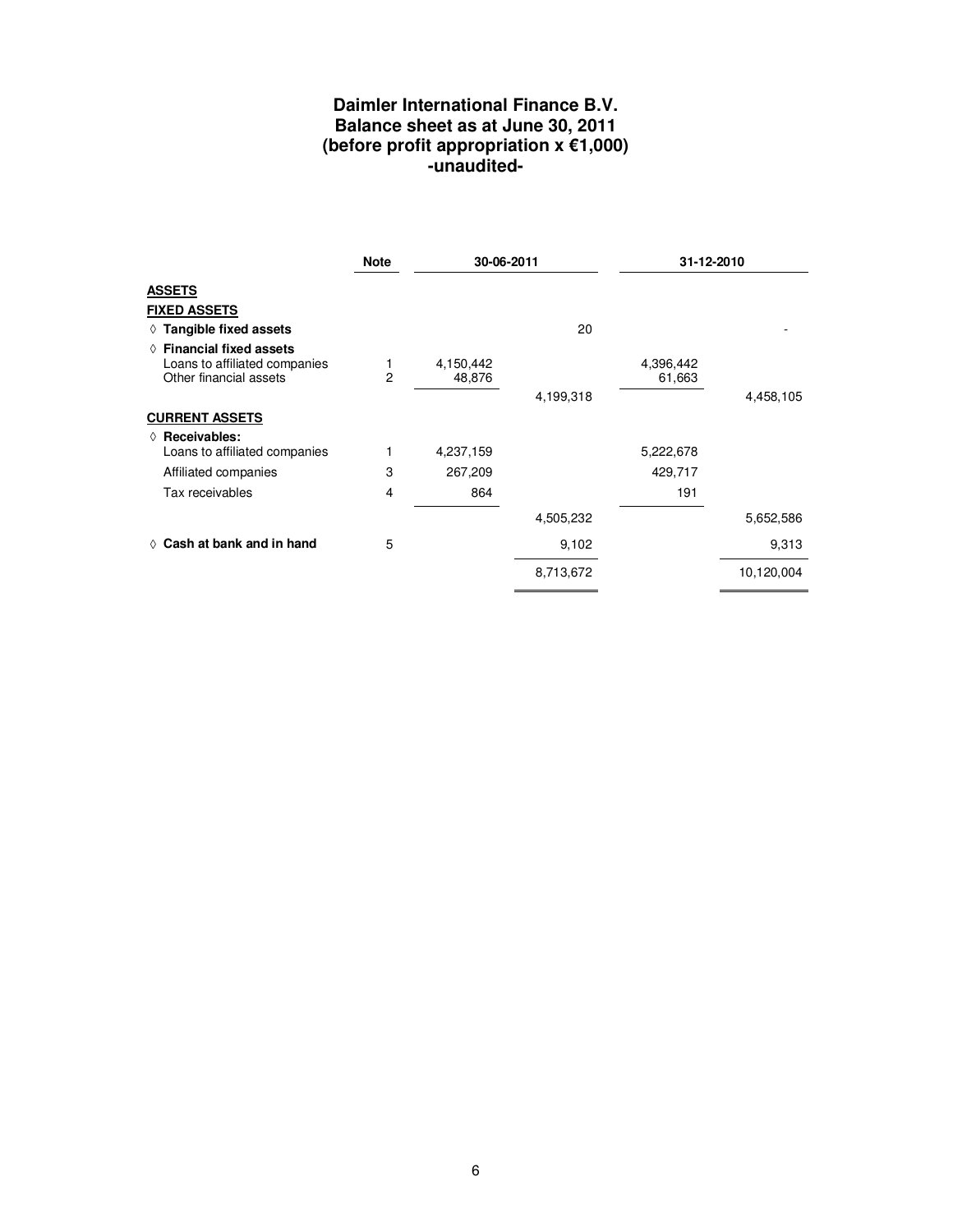# **Daimler International Finance B.V. Balance sheet as at June 30, 2011 (before profit appropriation x €1,000) -unaudited-**

|                                                                                         | <b>Note</b>              | 30-06-2011                         |           | 31-12-2010                       |            |
|-----------------------------------------------------------------------------------------|--------------------------|------------------------------------|-----------|----------------------------------|------------|
| <b>LIABILITIES</b>                                                                      |                          |                                    |           |                                  |            |
| $\Diamond$ Shareholders' equity                                                         | 6                        |                                    |           |                                  |            |
| <b>Issued capital</b><br>Other reserves<br>Cash flow hedge reserve<br>Retained earnings |                          | 500<br>61,339<br>(661)<br>(5, 458) |           | 500<br>21,647<br>(140)<br>39,692 |            |
|                                                                                         |                          |                                    | 55,720    |                                  | 61,699     |
| ◊ Provisions                                                                            | 7                        |                                    | 53        |                                  | 51         |
| $\Diamond$ Deferred tax liabilities                                                     | 8                        |                                    | 11,286    |                                  | 13,502     |
| $\Diamond$ Long-term liabilities                                                        |                          |                                    |           |                                  |            |
| <b>EMTN</b> issues<br>Affiliated companies<br>Other financial liabilities               | 9<br>9<br>$\overline{2}$ | 4,276,205<br>164.415<br>71,089     |           | 4,646,673<br>101,417<br>109,509  |            |
| $\diamond$ Short-term liabilities                                                       |                          |                                    | 4,511,709 |                                  | 4,857,599  |
| <b>EMTN</b> issues                                                                      | 9                        | 3,733,234                          |           | 3,930,181                        |            |
| Loans from affiliated companies                                                         | 9                        | 121,900                            |           | 794,739                          |            |
| Other liabilities affiliated companies                                                  | 10                       | 34,158                             |           | 43,263                           |            |
| Taxation and social security<br>premiums                                                | 11                       | 53                                 |           | 25                               |            |
| Other liabilities and accruals                                                          | 12                       | 245,559                            |           | 418,945                          |            |
|                                                                                         |                          |                                    | 4,134,904 |                                  | 5,187,153  |
|                                                                                         |                          |                                    | 8,713,672 |                                  | 10,120,004 |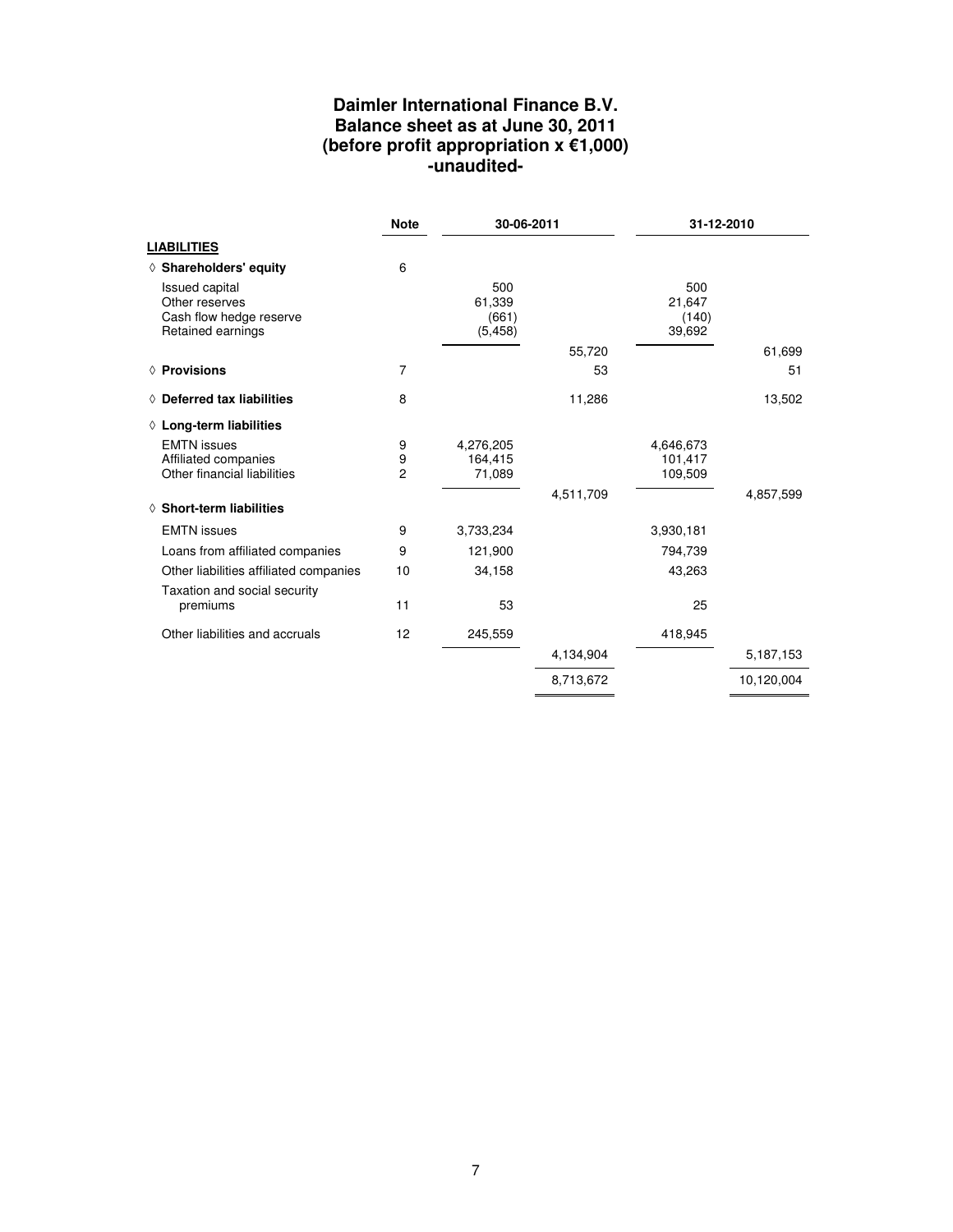# **Daimler International Finance B.V. Profit and loss account for the half-year ended June 30, 2011 (x €1,000)**  *<u> -unaudited-</u>*

|                                                                                                                                                                                                              | <b>Note</b><br>30-06-2011 |                                            |          | 30-06-2010                               |          |
|--------------------------------------------------------------------------------------------------------------------------------------------------------------------------------------------------------------|---------------------------|--------------------------------------------|----------|------------------------------------------|----------|
| $\Diamond$ Interest income                                                                                                                                                                                   | 14                        | 367,083                                    |          | 447,260                                  |          |
| $\Diamond$ Interest expenses<br>Interest expense excl. valuation<br>impact of derivatives<br>Valuation impact of derivatives<br>Interest margin                                                              | 15                        | (370, 465)<br>29                           | (3,353)  | (442,393)<br>(3,980)                     | 887      |
| $\Diamond$ External costs and other<br>Operating costs<br>Commissions in relation to<br><b>EMTN</b> issues<br>Wages and salaries<br>Social security charges<br>Pension charges and<br>early retirement costs | 16                        | (541)<br>(3, 193)<br>(151)<br>(14)<br>(25) |          | (468)<br>(3,618)<br>(92)<br>(16)<br>(24) |          |
|                                                                                                                                                                                                              |                           |                                            | (3,924)  |                                          | (4,218)  |
| PROFIT BEFORE TAX                                                                                                                                                                                            |                           |                                            | (7, 277) |                                          | (3,331)  |
| $\Diamond$ Taxation                                                                                                                                                                                          | 17                        |                                            | 1,819    |                                          | 849      |
| <b>NET PROFIT</b>                                                                                                                                                                                            |                           |                                            | (5, 458) |                                          | (2, 482) |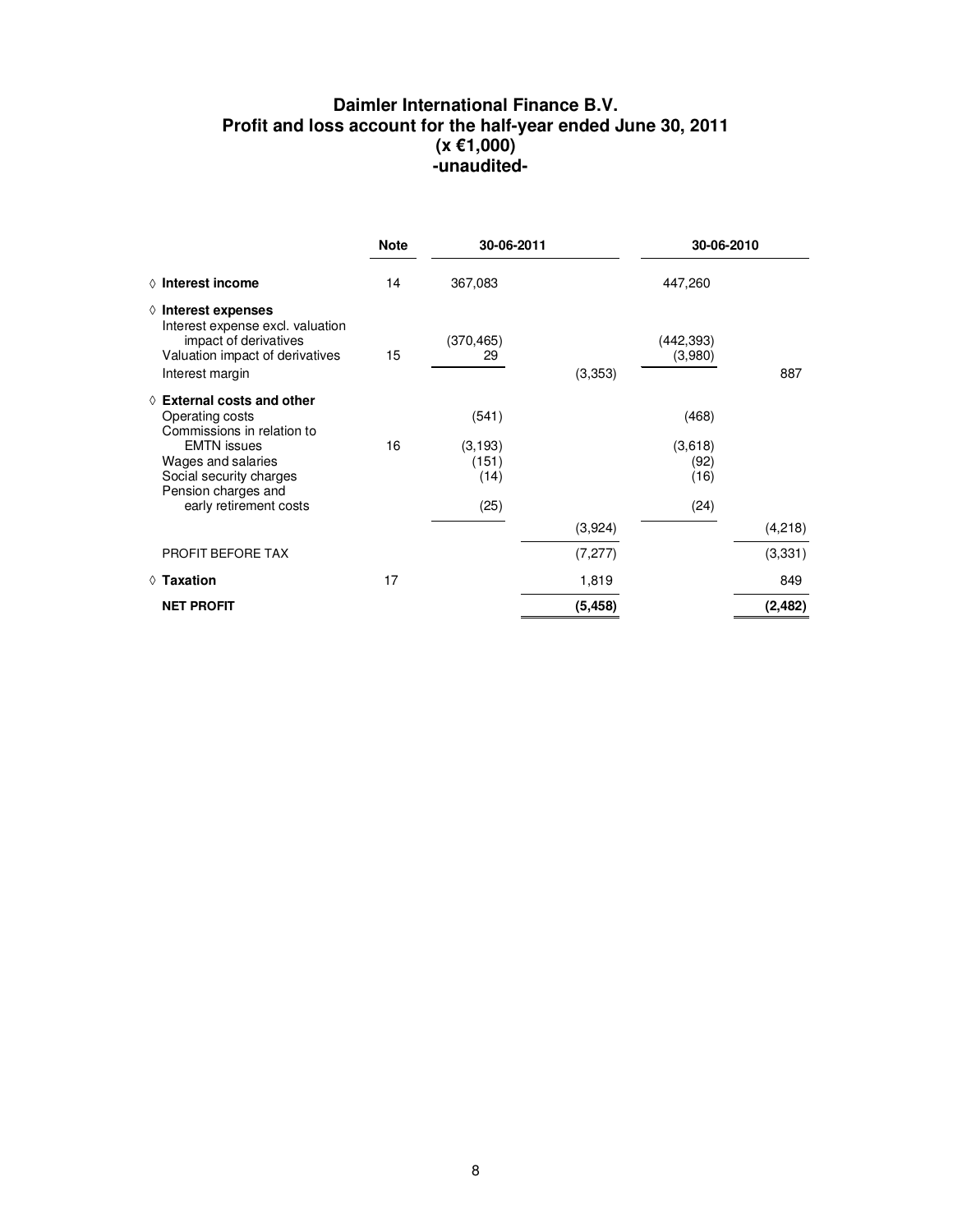#### **Cash Flow statement (x €1,000) -unaudited-**

|                                                                                                                                                                                                                                                                                                          | 30-06-2011                                                                                  | 30-06-2010                                                              |
|----------------------------------------------------------------------------------------------------------------------------------------------------------------------------------------------------------------------------------------------------------------------------------------------------------|---------------------------------------------------------------------------------------------|-------------------------------------------------------------------------|
| <b>Profit after tax</b>                                                                                                                                                                                                                                                                                  | (5, 458)                                                                                    | (2, 482)                                                                |
| Adjustments for:                                                                                                                                                                                                                                                                                         |                                                                                             |                                                                         |
| Change in value adj. to other financial assets / liabilities<br>Income tax expense                                                                                                                                                                                                                       | (29)<br>(1, 819)                                                                            | 3,980<br>(849)                                                          |
| Changes in:                                                                                                                                                                                                                                                                                              |                                                                                             |                                                                         |
| Change in provisions<br>Amortization financial instruments<br>Tax paid                                                                                                                                                                                                                                   | 2<br>7,604<br>(1,070)                                                                       | 9,030<br>(476)                                                          |
| Change in operating assets and liabilities:                                                                                                                                                                                                                                                              |                                                                                             |                                                                         |
| Additions to tangible fixed assets<br>Additions to loans to affiliated companies<br>Repayments made from loans to affiliated companies<br>Change in receivables affiliated companies<br>Change in derivative assets and liabilities<br>Change in other liabilities<br>Net cash from operating activities | (20)<br>(2,983,675)<br>4, 161, 157<br>162,508<br>(20, 182)<br>(173, 358)<br>1,145,660       | (996, 989)<br>1,974,215<br>209,597<br>16,240<br>(187, 184)<br>1,025,082 |
| Cash flow from investing activities                                                                                                                                                                                                                                                                      |                                                                                             |                                                                         |
| Cash flow from financing activities:                                                                                                                                                                                                                                                                     |                                                                                             |                                                                         |
| Proceeds from additional EMTN issues<br><b>Repayments of EMTN</b><br>Additional short term loans received from aff. companies<br>Additional long term loans received from aff. companies<br>Repayments of loans from affiliated companies<br>Repayments of other financing activities                    | 1,622,466<br>(2, 150, 000)<br>962,991<br>51,000<br>(1,623,223)<br>(9, 105)<br>(1, 145, 871) | 130,097<br>(600,000)<br>385,000<br>30,000<br>(978,038)<br>(19, 570)     |
| Net cash from financing activities                                                                                                                                                                                                                                                                       |                                                                                             | (1,052,511)                                                             |
| Net de / increase in cash and cash equivalents                                                                                                                                                                                                                                                           | (211)                                                                                       | (27, 429)                                                               |
| Cash at beginning of period                                                                                                                                                                                                                                                                              | 9,313                                                                                       | 32,222                                                                  |
| Cash at end of period                                                                                                                                                                                                                                                                                    | 9,102                                                                                       | 4,793                                                                   |
| Net de / increase in cash and cash equivalents                                                                                                                                                                                                                                                           | (211)                                                                                       | (27, 429)                                                               |

#### **Statement of recognised income and expenses (x €1,000) -unaudited-**

|                                                                                                                                | 30-06-2011 | 30-06-2010 |  |
|--------------------------------------------------------------------------------------------------------------------------------|------------|------------|--|
| Net result after tax attributable to the company                                                                               | (5, 458)   | (2,482)    |  |
| Unrealized revaluation of cash flow hedges charged<br>directly to shareholders equity<br>Total of items recognised directly in | (521)      | (1,286)    |  |
| shareholders' equity of the company                                                                                            | (521)      | (1,286)    |  |
| Total result of the legal entity                                                                                               | (5,979)    | (3,768)    |  |
|                                                                                                                                |            |            |  |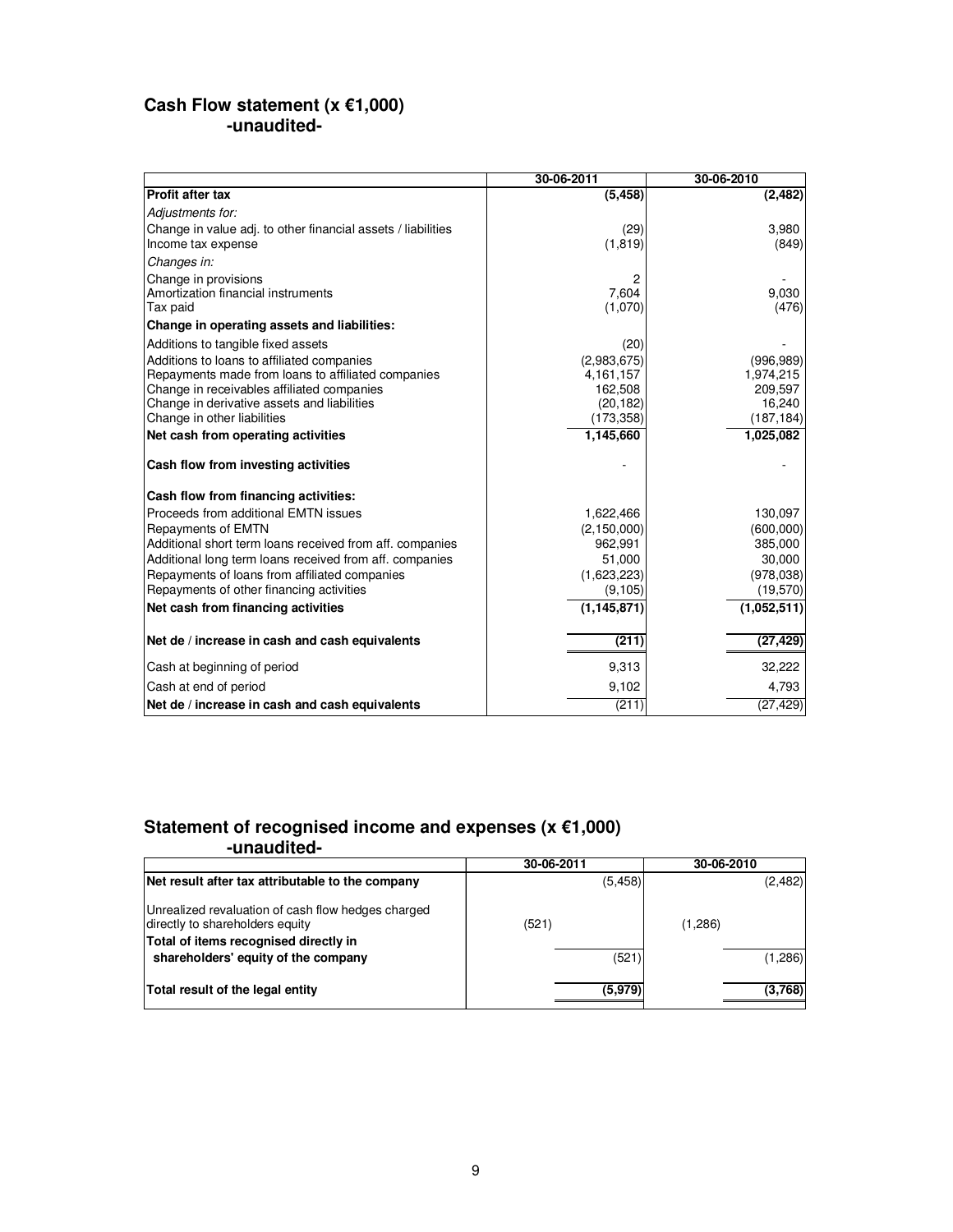#### **Notes to the unaudited accounts as at June 30, 2011**

The interim Report 2011 should be read in conjunction with the audited Financial Report 2010. The accounting principles applied by Daimler International Finance B.V. in the unaudited Interim Report 2011 are the same as those applied in the audited Financial Report 2010.

#### **1 Financial fixed assets**

Loans to Affiliated companies:

The financial fixed assets stated in the balance sheet are intercompany receivables and are carried at amortized cost.

Recognized financial assets designated as hedged items in qualifying fair value hedge relationships are adjusted for changes in fair value attributable to the risk being hedged.

The interest rate of the loans to affiliated companies is in conformity with the Group-wide intercompany pricing policy ensuring at arm's-length conditions.

Loans to affiliated companies for a total amount of  $\epsilon$  1.4 billion (2010:  $\epsilon$  1.4 billion) are denominated in a currency other than Euro for which the Company has entered into foreign exchange contracts to hedge foreign currency risks as far as they are not back-to-back. The valuation of the loans is determined based on the rate of exchange as of reporting date.

The fair value of the loans to affiliated companies per June 30, 2011 is  $\epsilon$  8.8 billion (2010: € 10.4 billion).

### **2 Other financial assets and liabilities**

The fair values of the derivatives are as follow:

| $(x \in 1,000)$      | <b>Assets</b> | Liabilities | <b>Assets</b> | Liabilities  |
|----------------------|---------------|-------------|---------------|--------------|
|                      | 30 June 2011  |             |               | 31 Dec. 2010 |
| Instrument type:     |               |             |               |              |
| Interest rate swaps  | 10,394        | 312         | 38,736        | 16           |
| Cross currency swaps | 38.482        | 70.777      | 22.927        | 109,493      |
| Total                | 48,876        | 71,089      | 61,663        | 109,509      |

#### **Fair value hedges**

The Company uses interest rate swaps to hedge its exposure to changes in the fair values of its fixed rate loans, bonds and advances attributable to changes in market interest rates. Interest rate swaps are matched to specific issuances of fixed rate loans.

The fair value of fair value hedges is determined on the basis of the discounted expected future cash flows; whereby the market interest rates valid for the remaining terms of the financial instruments are used.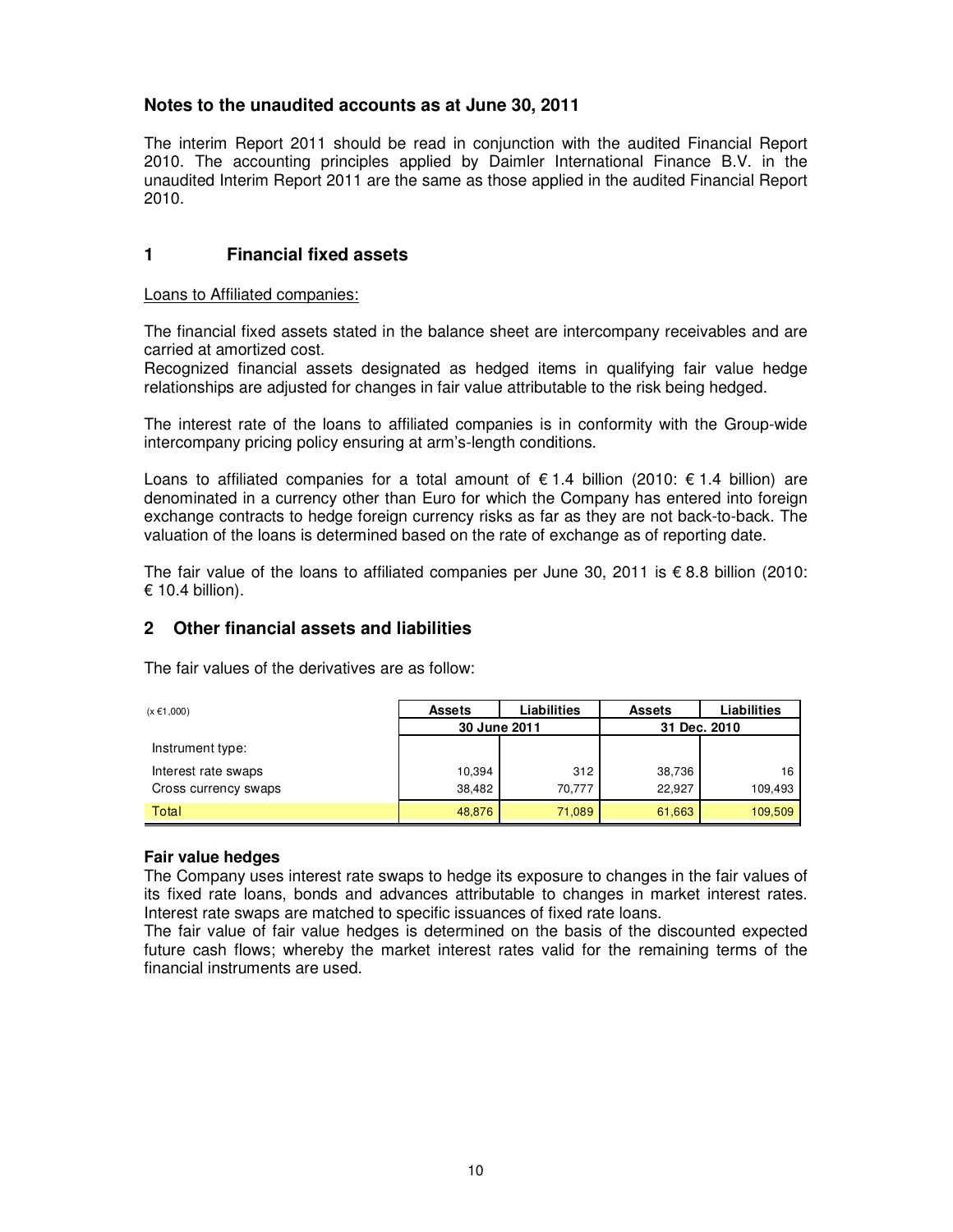The fair values of derivatives designated as fair value hedges are as follows:

| $(x \in 1,000)$      | <b>Assets</b> | Liabilities | <b>Assets</b> | Liabilities |
|----------------------|---------------|-------------|---------------|-------------|
|                      | 30 June 2011  |             | 31 Dec. 2010  |             |
| Instrument type:     |               |             |               |             |
| Interest rate swaps  | 9,819         | 4           | 38,736        |             |
| Cross currency swaps | 7,269         | 4.245       | 3,180         |             |
| Total                | 17,088        | 4.249       | 41,916        |             |

#### **Cash flow hedges**

The Company uses interest rate and cross-currency swaps to hedge the foreign currency and interest rate risks arising from granting floating rate loans denominated in foreign currencies.

The fair values of derivatives designated as cash flow hedges are as follows:

| $(x \in 1,000)$      | <b>Assets</b> | <b>Liabilities</b> | <b>Assets</b>            | <b>Liabilities</b> |  |  |              |  |
|----------------------|---------------|--------------------|--------------------------|--------------------|--|--|--------------|--|
|                      | 30 June 2011  |                    |                          |                    |  |  | 31 Dec. 2010 |  |
| Instrument type:     |               |                    |                          |                    |  |  |              |  |
| Interest rate swaps  | 575           | 308                | $\overline{\phantom{0}}$ |                    |  |  |              |  |
| Cross currency swaps | 5,651         | 33.164             | 208                      | 36,460             |  |  |              |  |
| Total                | 6,226         | 33,472             | 208                      | 36,460             |  |  |              |  |

During 2011 net losses of € 0.5 million (2010: losses of € 1.0 million) relating to the effective portion of cash flow hedges were recognized in equity.

The positive fair value of the derivatives for which no hedge accounting is applied (natural hedges) amount up to  $\epsilon$  25.6 million (2010:  $\epsilon$  19.5 million). The natural hedges with a negative fair value amount up to € 33.4 million (2010: € 73.0 million).

#### **3 Receivables from affiliated companies**

The intercompany receivables consist of interest on financial fixed assets and are due within 1 year.

Receivables from affiliated companies for a total amount of  $\epsilon$  17.4 million (2010:  $\epsilon$  13.2 million) are denominated in a currency other than Euro for which the Company has entered into foreign exchange contracts to hedge foreign currency risks as far as there is no matching with interest liabilities.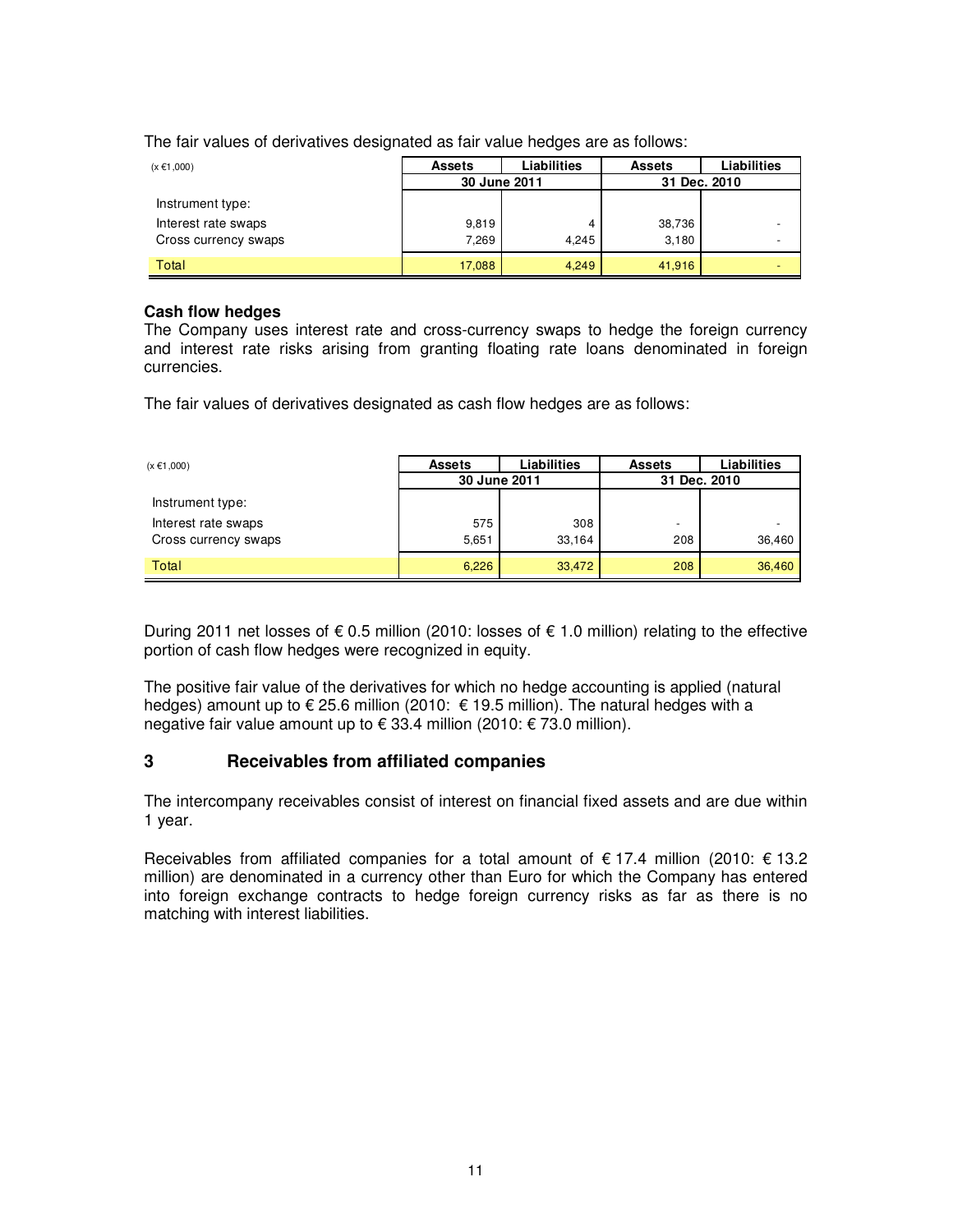# **4 Tax receivables**

The specification is as follows:

| (x €1,000)           | 30 June 2011   31 Dec. 2010 |     |
|----------------------|-----------------------------|-----|
| Corporate income tax | 864                         | 191 |
| Total                | 864                         | 191 |

The tax receivable relates to the financial year 2011 and 2010 and will be settled within 1 year.

# **5 Cash at bank and in hand**

Cash at bank is stated at nominal value and freely disposable.

# **6 Shareholders' equity**

Summary of movements in shareholders' equity in 2011 and 2010:

|                            |                | <b>Profit</b>             | <b>Dividend</b> | <b>Unrealized</b>         | <b>Result for</b> | 30<br>June |
|----------------------------|----------------|---------------------------|-----------------|---------------------------|-------------------|------------|
|                            | <b>January</b> | distribu-<br>tion in 2011 | distribu-       | revaluations<br>from cash | reporting         |            |
| $(x \in 1,000)$            | 2011           | for 2010                  | tion in 2011    | flow hedges               | period            | 2011       |
| Share capital:             |                |                           |                 |                           |                   |            |
| Authorised capital         | 2,500          |                           |                 |                           |                   | 2,500      |
| Not issued capital         | (2,000)        |                           |                 |                           |                   | (2,000)    |
| <b>Issued capital</b>      | 500            |                           |                 |                           |                   | 500        |
| Other reserves *           | 21,647         | 39,692                    |                 |                           |                   | 61,339     |
| Cash flow hedge reserve    | (140)          |                           |                 | (521)                     |                   | (661)      |
| Profit for the year        | 39,692         | (39, 692)                 |                 |                           | (5, 458)          | (5, 458)   |
| Total shareholders' equity | 61,699         |                           |                 | (521)                     | (5, 458)          | 55,720     |

|                                                            |                  | <b>Profit</b>             | <b>Dividend</b> | <b>Unrealized</b>         | <b>Result for</b> | 31               |
|------------------------------------------------------------|------------------|---------------------------|-----------------|---------------------------|-------------------|------------------|
|                                                            | <b>January</b>   | distribu-<br>tion in 2010 | distribu-       | revaluations<br>from cash | reporting         | <b>December</b>  |
| $(x \in 1,000)$                                            | 2010             | for 2009                  | tion in 2010    | flow hedges               | period            | 2010             |
| Share capital:<br>Authorised capital<br>Not issued capital | 2,500<br>(2,000) |                           |                 |                           |                   | 2,500<br>(2,000) |
| <b>Issued capital</b>                                      | 500              |                           |                 |                           |                   | 500              |
| Other reserves *                                           | 19,771           | 1,876                     |                 |                           |                   | 21,647           |
| Cash flow hedge reserve                                    | 906              |                           |                 | (1,045)                   |                   | (140)            |
| Profit for the year                                        | 1,876            | (1,876)                   |                 |                           | 39,692            | 39,692           |
| Total shareholders' equity                                 | 23,052           |                           |                 | (1,045)                   | 39,692            | 61,699           |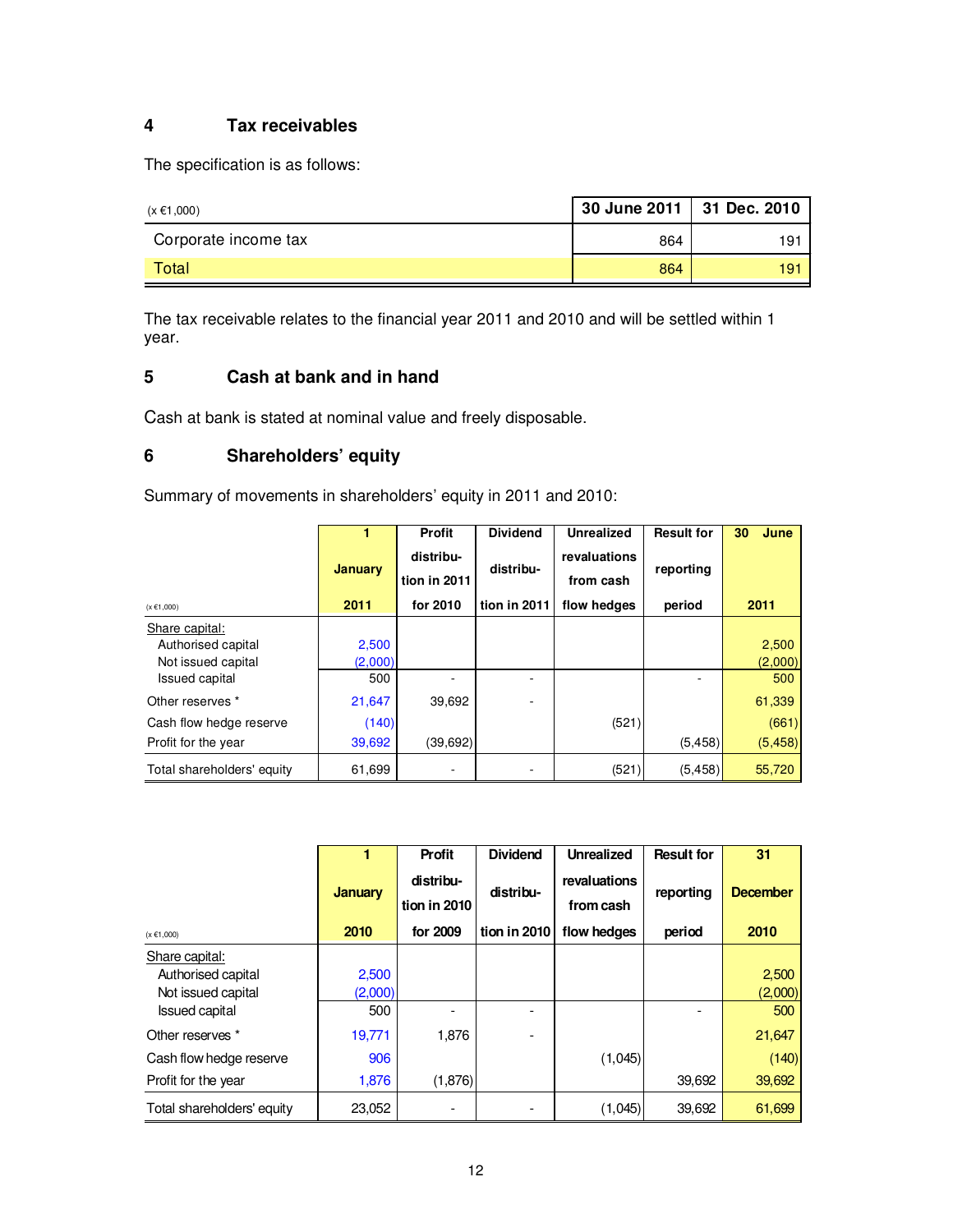\* The other reserves are considered to be legal statutory reserves both in 2010 and 2011. These reserves are not freely distributable to shareholders for the amount of the positive fair values related to the derivatives that are not designated for hedge accounting purposes. The positive fair value of the derivatives for which no hedge accounting is applied (natural hedges) amount up to  $\epsilon$  25.6 million (2010:  $\epsilon$  19.5 million) (note 2).

The authorized capital of Daimler International Finance B.V. amounts to  $\epsilon$  2,500,000 consisting of 5,000 shares with a par value of  $\epsilon$  500. At December 31, 2010 1,000 shares have been issued and fully paid.

The cash flow hedge reserve comprises the effective portion of the accumulated net change in the fair value of cash flow hedge instruments for hedged transactions that have not yet occurred. In cash flow hedge accounting, the changes in the fair value of derivatives are accounted for in the cash flow hedge reserve. This cash flow hedge reserve is released during the period that the cash flows from the hedged risk are realised.

### **7 Provisions**

The provisions are related to a stock option plan for employees of Daimler International Finance B.V., which plan is governed by Daimler AG, Stuttgart.

This provision was made in accordance with the accounting principles and is calculated by multiplying the fair value of the option per compliance date by the number of shares. The provision will be supplied over the length of validity.

### **8 Deferred tax liabilities**

At June 30, 2011, a deferred tax liability of  $\epsilon$  11.3 million for temporary differences was recognized.

The deferred tax liabilities comprises the tax effect of the temporary differences between the profit determination for financial reporting purposes and for tax purposes.

Deferred tax liabilities are attributable to the following:

Movements in 2011:

|                                  |         | Re-      | Provi- | Provi- | Provi-   | Other | 30     |
|----------------------------------|---------|----------|--------|--------|----------|-------|--------|
|                                  | January | classi-  | sions  | sions  | sions    |       | June   |
| $(x \in 1,000)$                  | 2011    | fication | made   | used   | released |       | 2011   |
|                                  |         |          |        |        |          |       |        |
| <b>Valuation differences</b>     | 1,361   |          |        |        | (305)    |       | 1,056  |
| <b>Early termination premium</b> | 12,141  |          | -      |        | (1, 911) | -     | 10,230 |
|                                  |         |          |        |        |          |       |        |

Movements in 2010:

|                                  |         | Re-      | Provi-                   | Provi- | Provi-   | Other | 31       |
|----------------------------------|---------|----------|--------------------------|--------|----------|-------|----------|
|                                  | January | classi-  | sions                    | sions  | sions    |       | December |
| $(x \in 1,000)$                  | 2010    | fication | made                     | used   | released |       | 2010     |
|                                  |         |          |                          |        |          |       |          |
| <b>Valuation differences</b>     | 1,368   |          | $\overline{\phantom{0}}$ | ۰      | (7)      |       | 1,361    |
| <b>Early termination premium</b> |         |          | 12,835                   | -      | (694)    | -     | 12,141   |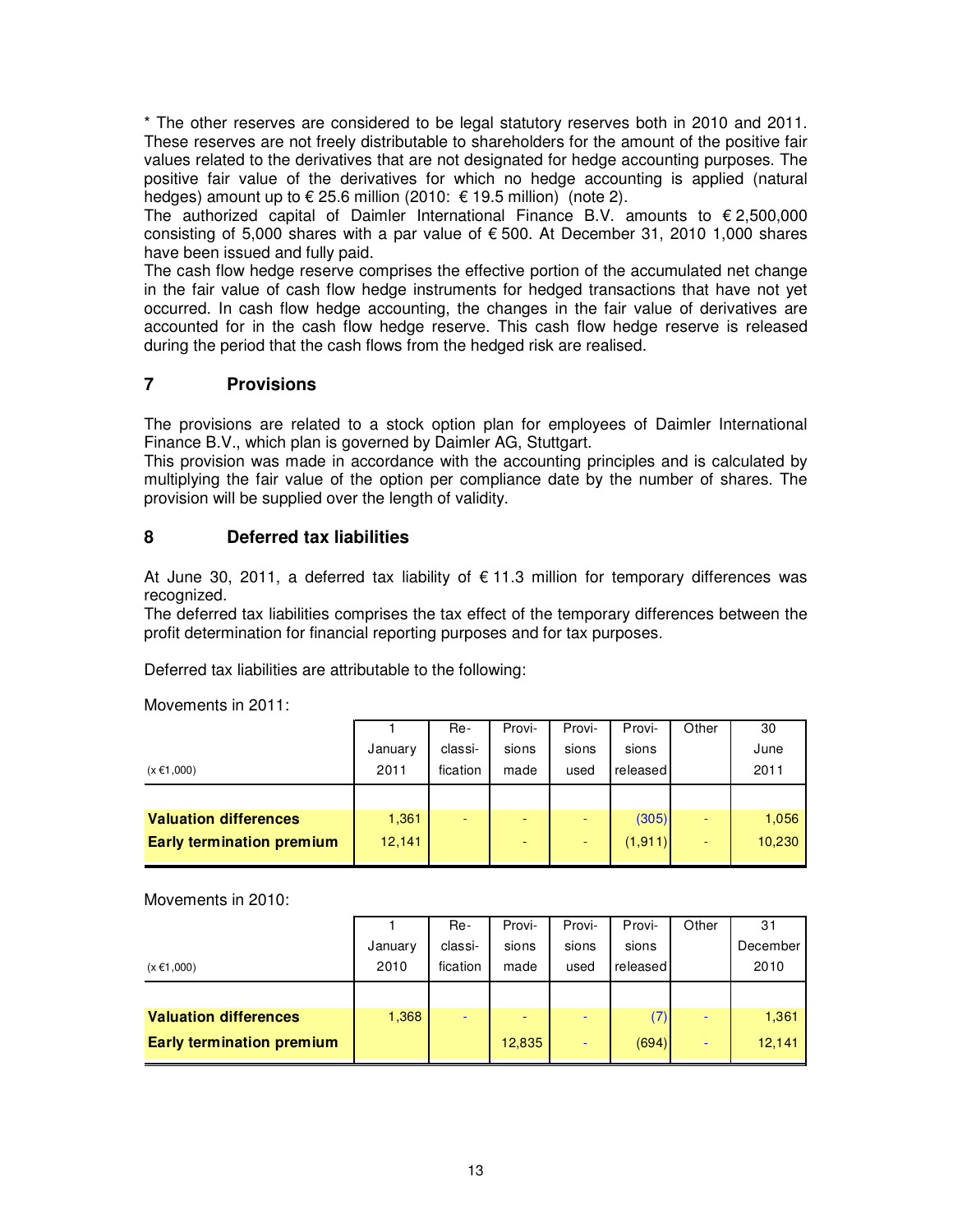### **9 Short/Long-term liabilities**

Daimler International Finance B.V. obtains funds from the market by issuing corporate bonds/notes under the Euro Medium Term Notes Program and obtains funds from affiliated companies by entering into loan agreements. The notes issued under the EMTN Program (in total € 8.0 billion) are unconditionally and irrevocably guaranteed by Daimler AG for which the Company pays a guarantee fee. The bonds issued by Daimler International Finance B.V. are listed on the Luxembourg Stock Exchange or the Swiss Stock Exchange.

| Currency   | Nominal interest rate | Date of    | Date of    | Nominal value | Book value |
|------------|-----------------------|------------|------------|---------------|------------|
|            |                       | drawing    | maturity   |               | 30-06-2011 |
|            |                       |            |            |               |            |
| <b>EUR</b> | 3.250%                | 7/13/2009  | 7/13/2011  | 250,000       | 250,811    |
| <b>EUR</b> | 5.875%                | 9/5/2008   | 9/8/2011   | 1,500,000     | 1,506,193  |
| <b>JPY</b> | 3M JPY-Libor+0,70%    | 1/27/2010  | 1/27/2012  | 23,818        | 25,799     |
| <b>USD</b> | 3M USD-Libor+0,95%    | 1/27/2010  | 1/27/2012  | 106,594       | 103,755    |
| <b>EUR</b> | 9.000%                | 12/8/2008  | 1/30/2012  | 1,000,000     | 997,801    |
| <b>EUR</b> | 7.750%                | 3/26/2009  | 3/26/2012  | 700,000       | 698,902    |
| <b>EUR</b> | 3M EUR-Euribor+0,24%  | 5/16/2011  | 5/16/2012  | 150,000       | 149,974    |
| <b>EUR</b> | 3M EUR-Euribor+0,28%  | 5/12/2011  | 11/12/2012 | 100,000       | 99,973     |
| <b>AUD</b> | 7.250%                | 11/23/2009 | 11/23/2012 | 61,685        | 74,376     |
| <b>EUR</b> | 3M EUR-Euribor+0,35%  | 6/16/2011  | 12/17/2012 | 200,000       | 199,911    |
| <b>EUR</b> | 3M EUR-Euribor+0,35%  | 6/21/2011  | 12/21/2012 | 50,000        | 49,993     |
| <b>EUR</b> | 3M EUR-Euribor+0,40%  | 4/5/2011   | 4/5/2013   | 120,000       | 119,894    |
| <b>EUR</b> | 3M EUR-Euribor+0,33%  | 5/17/2011  | 5/17/2013  | 200,000       | 199,831    |
| <b>EUR</b> | 3M EUR-Euribor+0,40%  | 5/18/2011  | 11/18/2013 | 200,000       | 199,859    |
| <b>GBP</b> | 2.125%                | 6/15/2011  | 12/10/2013 | 227,346       | 220,211    |
| <b>EUR</b> | 7.875%                | 1/16/2009  | 1/16/2014  | 2,000,000     | 1,991,600  |
| <b>CHF</b> | 1.250%                | 6/30/2011  | 3/31/2014  | 165,744       | 165,282    |
| <b>NOK</b> | 4.250%                | 4/19/2011  | 4/22/2014  | 77,282        | 76,584     |
| <b>NOK</b> | 4.250%                | 6/27/2011  | 4/22/2014  | 51,392        | 52,020     |
| <b>SEK</b> | 3.750%                | 6/10/2011  | 6/10/2014  | 82,532        | 81,332     |
| <b>EUR</b> | 6.125%                | 9/5/2008   | 9/8/2015   | 750,000       | 745,338    |
|            |                       |            |            |               |            |
|            |                       |            |            |               |            |
|            |                       |            |            |               |            |
| <b>EUR</b> |                       |            |            | 8,016,393     | 8,009,439  |

The terms and conditions of outstanding EMTN notes were as follows:  $(x \in 1.000)$ 

**◊** The due date of the loans from affiliated companies varies from July 2011 to May 2014. The interest rate of the loans to affiliated companies is in conformity with the Group-wide intercompany pricing policy ensuring at arm's-length conditions.

**◊** Liabilities to affiliated companies for a total amount of € 0.4 million (2010: € 62.4 million) are denominated in a currency other than Euro for which the Company has entered into foreign exchange contracts to hedge foreign currency risks as far as they are not back-toback. The valuation of the loans is determined based on the year-end rate of exchange.

**◊** The fair value of EMTN notes and loans per June 30, 2011 is € 8.5 billion.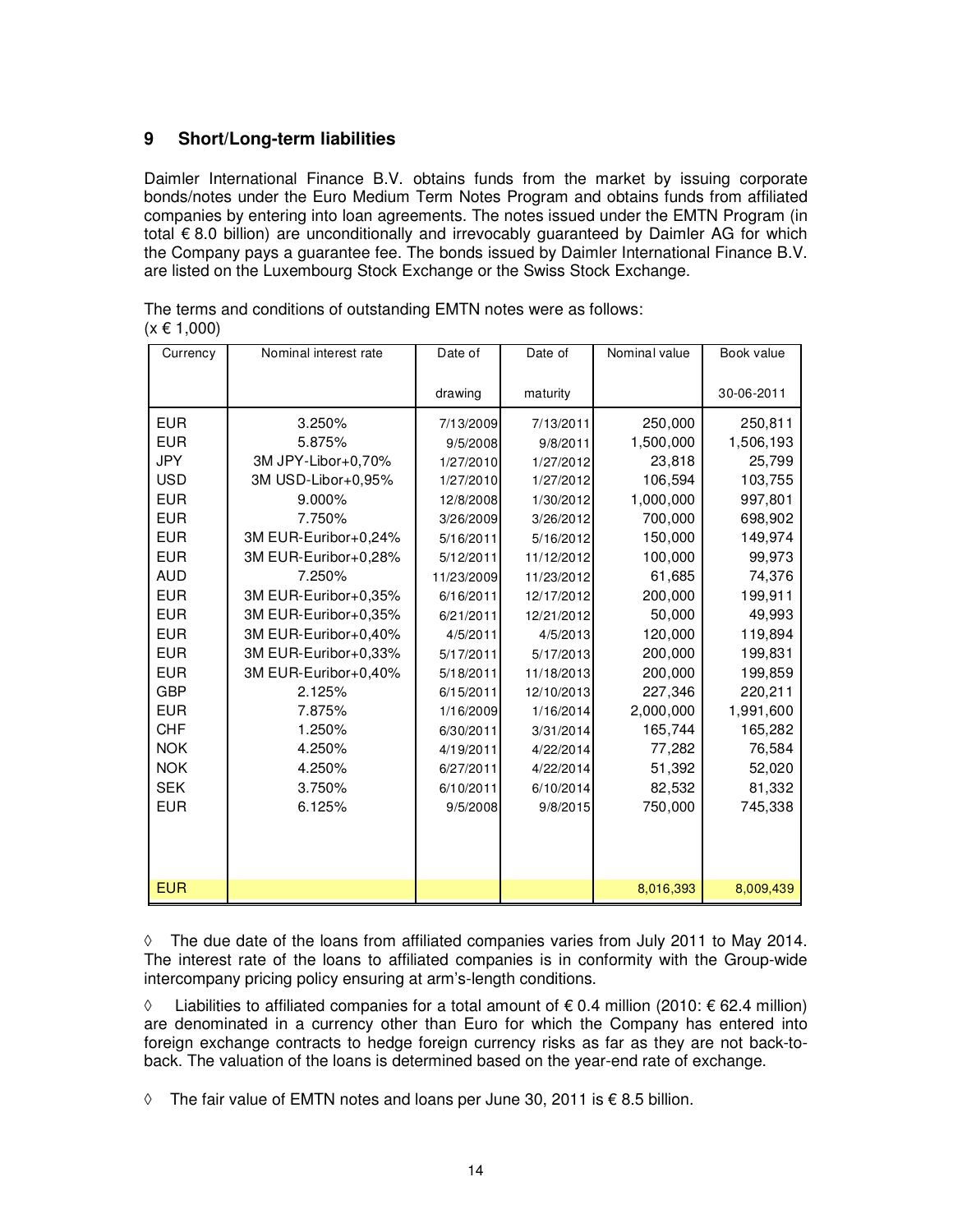# **10 Other liabilities to affiliated companies**

The intercompany liabilities consist of interest on intercompany loans and are due within 1 year.

There are no liabilities to affiliated companies which are denominated in a currency other than Euro (2010: € 5.0 million). In cases there is no matching with interest receivables the Company has entered into foreign exchange contracts to hedge foreign currency risks.

### **11 Taxation and social security premiums**

The specification is as follows:

| $(x \in 1,000)$                         | 30 June 2011 31 Dec. 2010 |    |
|-----------------------------------------|---------------------------|----|
| Value-added tax                         | 24                        |    |
| Payroll tax and social security charges | 29                        |    |
| Total                                   | 53                        | 25 |

### **12 Other liabilities and accruals**

The specification is as follows:

| (x €1,000)                      | 30 June 2011   31 Dec. 2010 |         |
|---------------------------------|-----------------------------|---------|
| Interest debts to third parties | 245,418                     | 418.724 |
| Other liabilities / accruals    | 141                         | 221     |
| Total                           | 245,559                     | 418.945 |

# **13 Financial Instruments**

#### General

During the normal course of business, the company uses various financial instruments that expose the company to credit risk, market risk, interest rate risk, currency risk, structural/market risk and other operational risks. These relate to financial instruments that are included on the balance sheet and currency forward contracts and currency options for hedging future transactions and cash flows.

The company does not trade in these financial derivatives and follows procedures and code of conduct to limit the size of the credit risk with each counterparty and market.

The EMTN notes are not in full extent lent onward at similar conditions. The Company assumes market interest rate risk with respect to these loans. However this risk is shared with Daimler AG.

#### Foreign currency risk

It is the objective of the Company to eliminate foreign currency risk. The Company enters into currency contracts and cross currency swaps in order to hedge the Company's currency exchange exposure. The related assets and liabilities are translated into Euro at the balance sheet date. The related derivatives used to hedge the exchange exposure are included in the balance sheet against fair value in accordance with the hedging model.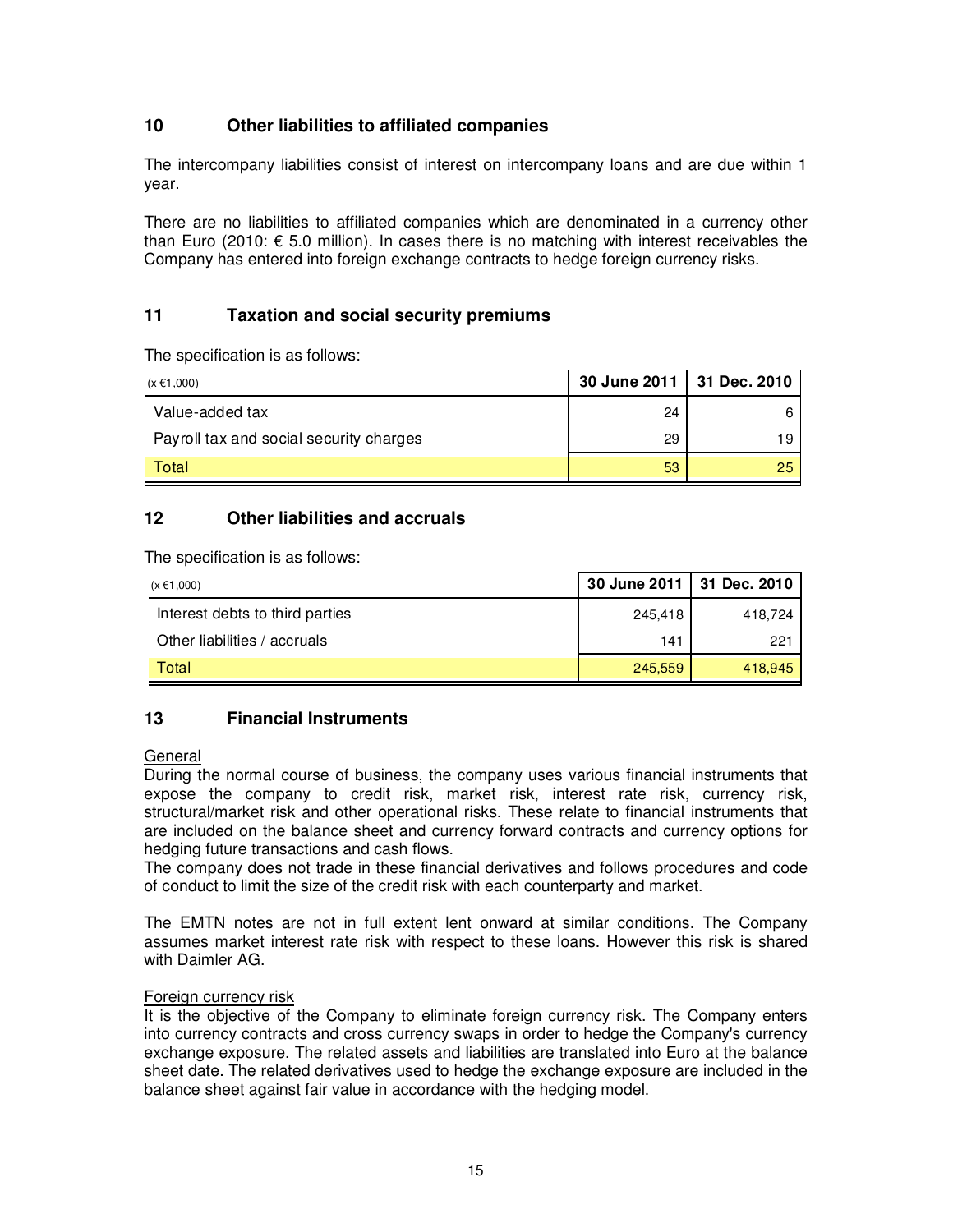#### Credit risk

The Company solely provides loans within the Daimler Group. In cooperation with Daimler AG headquarters, assessments of credit risks are made and credit limits are set, which are periodically reviewed. In respect of cash at banks and financial derivatives, these are only deposited and / or entered into with banks of good reputation.

#### Interest risk

It is the Company's policy that interest exposures are being hedged, by entering into interest rate swaps and cross currency swaps. Interest rate swaps which include upfront payments/receivables are amortized over the term of the related contract in accordance with the hedging model.

#### Hedging and hedge accounting

The Company uses derivatives to manage market risks on an economic basis. The Company uses various hedge strategies to cover its interest rate, market value and exchange rate risks. To achieve this, it uses instruments such as cross currency swaps, (foreign currency) interest rate swaps and (interest rate) options.

Derivatives are valued at fair value in the balance sheet and any changes in the fair value must be accounted for in the income statement. In the event that changes in fair value of hedged risks are not accounted for through the income statement, a mismatch occurs in the accounting of results, making these results more volatile. In these cases, hedge accounting is applied as much as possible to mitigate accounting mismatching and volatility. The Company makes a distinction in hedge accounting between fair value hedge accounting and cash flow hedge accounting.

In fair value hedge accounting, the developments in fair value of the hedged risk are processed through profit or loss. This compensates for the fair value movements of the accompanying derivatives. In cash flow hedge accounting, the movements in fair value of the derivates are accounted for in a separate (revaluation) reserve in total equity. This cash flow hedge reserve is released over the period in which the cash flows from the hedged risk are realized.

### **14 Interest income**

In 2010 the Company restructured part of its financial assets (Loans to affiliated companies). The disposal has been concluded against fair value and as a result the Company realized an early termination premium. The early termination premium amounts to approximately  $\epsilon$  51 million and has been recognized in the 2010 interest income. The new loans which have been concluded against the current market conditions with another affiliated party will result in corresponding negative interest margins in the years 2011-2014, given the higher interest expenses on the back to back funding on the designated EMTN notes.

### **15 Valuation impact of derivatives**

Hedge accounting is practiced in accordance with Group policy and hedge accounting requirements as stated in RJ 290. Since the derivatives are held until maturity the overall valuation impact tends to zero towards the respective maturity date.

### **16 Commissions in relation to EMTN notes**

Commissions in relation to EMTN notes consist of guarantee fees paid by the Company to Daimler AG, guarantor under the EMTN Program.